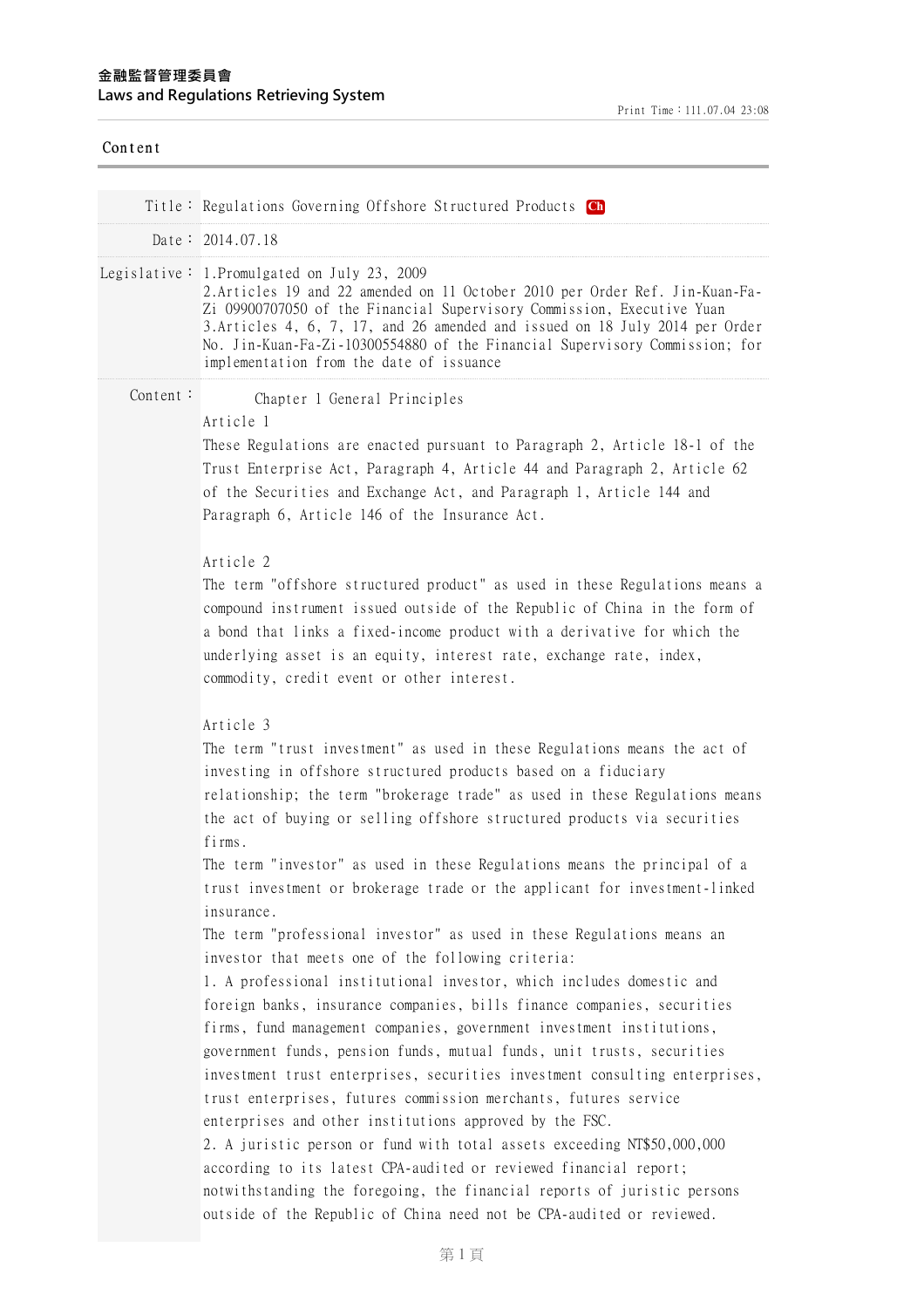3. A natural person meeting all of the following three criteria and having applied in writing to the trustee or sub-distributor for the status of professional investor:

(1) The person has proof of financial capacity of at least NT\$30,000,000; or has made a foreign currency denominated investment equivalent to over NT\$3,000,000 in value, and in addition, his/her total assets at the trustee or sub-distributor, including deposits and investments (including the aforesaid investment), worth more than NT\$15,000,000, and the person has provided a statement undertaking that his or her total assets exceed NT\$30,000,000;

(2) The person has sufficient professional knowledge or trading experience in financial products; and

(3) The person understands fully that a trustee or sub-distributor is exempted from certain responsibilities towards professional investors in conducting trust investment and agrees to sign on as a professional investor.

4. A trust enterprise that has entered into a trust agreement with the trustor and the trustor meets the conditions set forth in Subparagraph 2 or 3 hereof.

The term "non-professional investor" as used in these Regulations means an investor other than one meeting the criteria for professional investor as specified in the preceding paragraph.

The trustee or sub-distributor is responsible for conducting reasonable investigation to verify that an investor meets the qualification criteria for a professional investor as set forth in Paragraph 3 hereof and obtaining reasonable and credible corroborative evidence from the investor.

#### Article 4

Offshore structured products that do not comply with these Regulations may neither be purchased through trust investment or brokerage trade nor included among the underlying assets of an investment-linked insurance product inside the Republic of China.

Trust enterprises, securities firms and insurance enterprises (referred to as the "trustees or sub-distributors" hereunder) shall follow these Regulations when engaging in trust investment, conducting brokerage trading or issuing investment-linked insurance products involving products specified in Article 2 herein; any matters not provided for herein shall be governed by other applicable laws and regulations. Trustees or subdistributors shall follow the applicable rules and regulations of the Central Bank of the Republic of China (Taiwan) where such activities involve inward or outward remittance of funds.

Offshore structures products sold via trust investment or brokerage trade to professional institutional investors may not be subject to the Article 9, paragraph 1, subparagraph 1, Article 14, Article 20, and Article 22 of the Regulation.

Offshore banking branch (OBU) and offshore securities branch (OSU) duly approved by the competent authority pursuant to the "Offshore Banking Act, "are not subject to these Regulations when selling offshore structured products via trust investment or brokerage trade to offshore individuals, juristic persons, government entities, or financial institutions.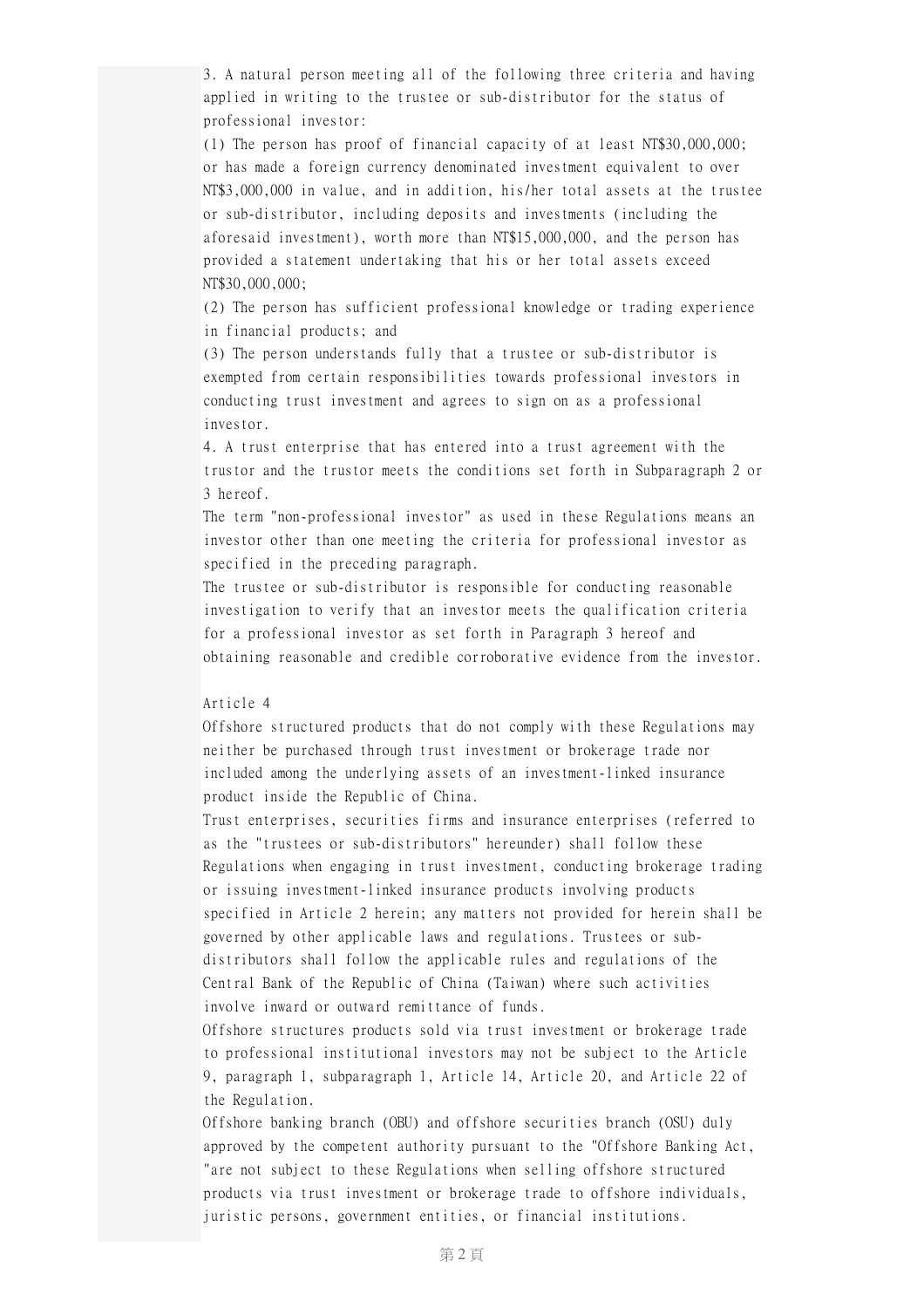## Article 5

For an offshore structured product that is the object of trust investment, brokerage trade or investment-linked insurance policy in the Republic of China and is not limited specifically to professional investors for trust investment or sales, if the same trading terms and conditions for said product are issued and offered to retail (non-professional) investors where the offshore structured product issuing institution and product are registered, equivalent trading terms and conditions shall also be applied in the Republic of China.

### Chapter 2 Issuer or Master Agent

# Article 6

The offshore structured product issuing institution shall have a branch company set up in the Republic of China (referred to as the "issuer" hereunder). In the absence of such branch company, a branch company or subsidiary of the product's issuer or guarantor shall act as the master agent (referred to as the "master agent"), provided that the issuer or guarantor must be:

1. a subsidiary of the issuer that is located in the Republic of China, or a Taiwan branch company of an offshore subsidiary of the issuer; or 2. a branch or subsidiary company of the guarantor that is located in the Republic of China, or a Taiwan branch company of an offshore subsidiary of the guarantor.

The term "branch company" mentioned in the preceding paragraph is limited to the branch office of a foreign bank in Taiwan, the branch company of a foreign securities firm in Taiwan or the branch company of a foreign insurance company in Taiwan that is established with the approval of the Financial Supervisory Commission (referred to as "the FSC" hereunder). The subsidiary of an offshore structured product issuing institution or a guarantor mentioned in Paragraph 1 hereof shall meet the following criteria:

1. the subsidiary bank, securities firm, or insurance company of a foreign financial holding company, bank, securities firm or insurance company is established in Taiwan with the approval of the FSC and its parent entity holds more than 50% of the shares of said subsidiary through direct or indirect investment; and

2. the subsidiary agrees to be jointly and severally liable with the offshore structured product issuing institution or the guarantor for the offshore structured product.

A "foreign financial holding company" as referred to in the preceding paragraph shall meet the following criteria:

1. it is supervised by a foreign financial supervisory and regulatory authority; and

2. its capital adequacy ratios meet Basel III requirements.

#### Article 7

An issuer or master agent shall post an operating bond according to the rules below with a bank that is permitted to provide custodian services and meets the conditions set by the FSC: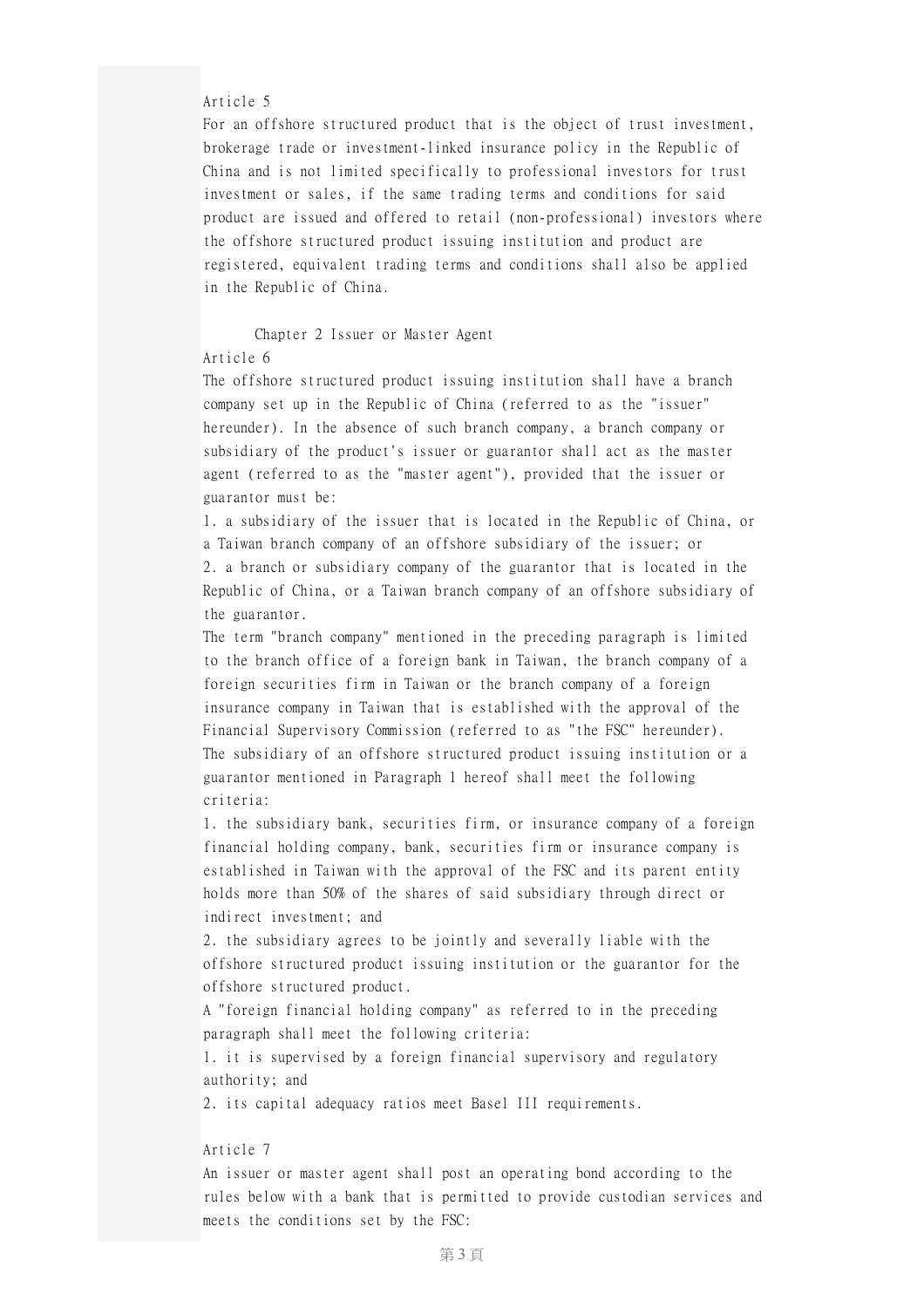1. For the issuer or master agent of one offshore structured product issuing institution, an operating bond of NT\$50,000,000 shall be posted; 2. For the issuer or master agent of two offshore structured product issuing institutions, an operating bond of NT\$80,000,000 shall be posted; and

3. For the issuer or master agent of three or more offshore structured product issuing institutions, an operating bond of NT\$100,000,000 shall be posted.

The operating bond under the preceding paragraph shall be posted in the form of cash, government bonds, bank deposits, or bank debentures, shall be free of any pledge or any form of encumbrance, and shall be placed with only one bank. The change of custodian institution or withdrawal of an operating bond may proceed only after it has been approved by the FSC; the preceding provision also applies to change of issuer or master agent. The procedures for deposit, withdrawal, and substitution of operating bond shall be prescribed by the FSC.

## Article 8

The issuers, master agents, trustees or sub-distributors and their responsible persons or employees shall handle the affairs of offshore structured products in good faith and exercising the fiduciary duty of loyalty and duty of care of a good administrator.

Unless otherwise provided by law or regulations, the enterprises and personnel thereof referred to in the preceding paragraph shall keep confidential all personal information, transaction information, and other relevant information of investors in offshore structured products.

## Article 9

The issuer or master agent shall be responsible for the following matters: 1. Producing investor brochure and prospectus, both in Chinese version, for the offshore structured product it issues or distributes, and delivery of such information to the investors via trustees or sub-distributors; 2. Acting as the agent for service of process and all document correspondences in Taiwan on behalf of the offshore structured product issuing institution or guarantor;

3. Communicating with the offshore structured product issuing institution, and providing investors with relevant issuance and trading information on the offshore structured product it represents;

4. Forwarding transaction instructions of the trustees or sub-distributors for purchase or redemption of offshore structured product to the issuing institution; and

5. Other matters as required by law or regulations, or the FSC. The information to be published in the Chinese version of investor brochure and prospectus mentioned in Subparagraph 1 of the preceding paragraph will be drawn up by Taiwan Financial Services Roundtable (referred to as the "TFSR" hereunder) in consultation with the trade association of the trustee or sub-distributor and reported to the FSC for reference.

#### Article 10

An issuer or master agent shall, on each business day, report the names of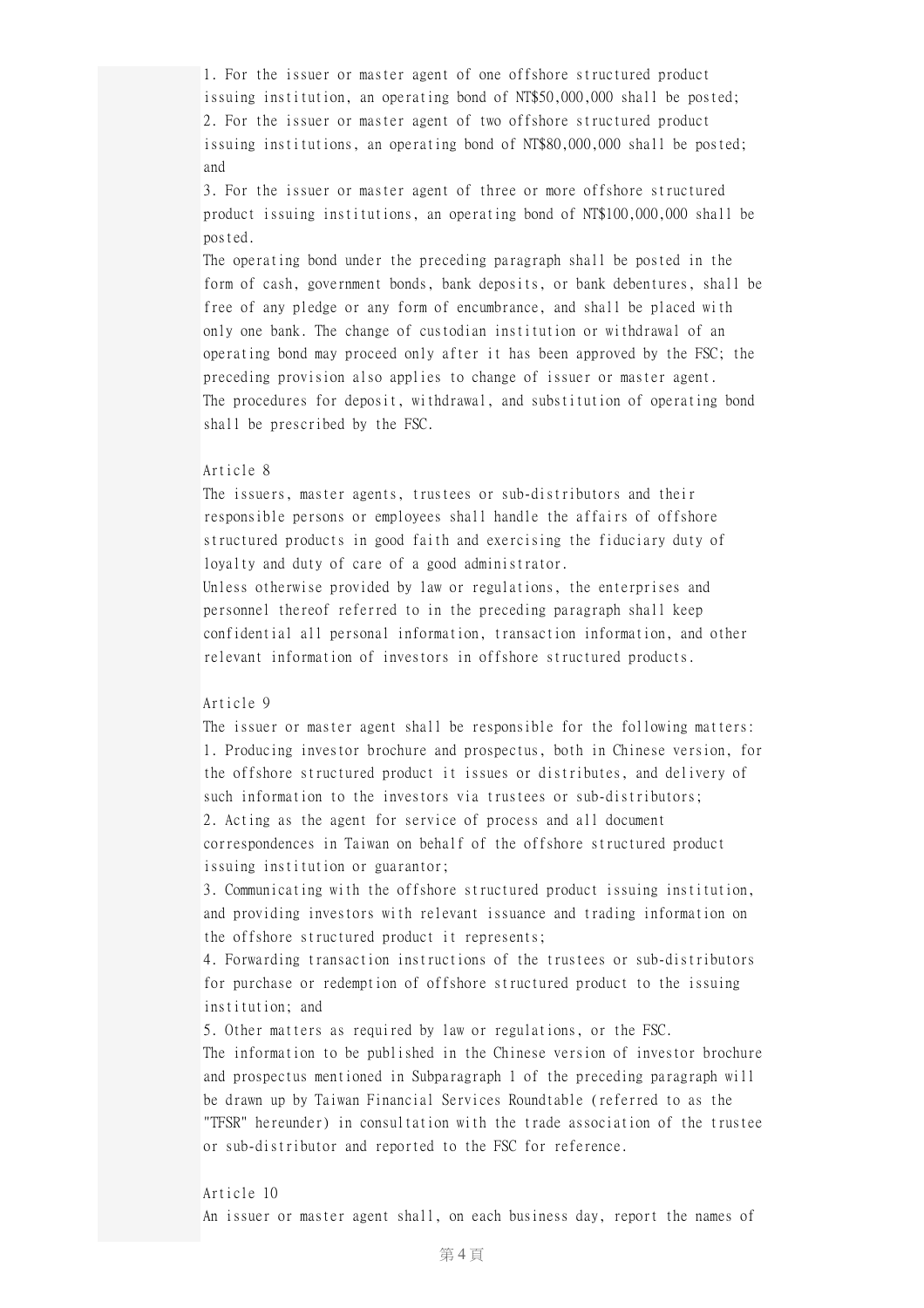offshore structured products it issues or distributes, and the aggregate amounts of confirmed purchases or redemptions on the previous business day and other items as prescribed by the FSC to the FSC or a FSC-designated institution in a format and with the content specified by the FSC through the FSC-designated information transmission system. An issuer or master agent shall produce monthly reports for the offshore structured product it issues or distributes in a format and with the content prescribed by the FSC and shall, within ten (10) days after the end of each month, submit the report to the FSC and the Central Bank of the Republic of China (Taiwan) through the FSC-designated information transmission system.

## Article 11

Upon discovery that a trustee or sub-distributor violates any law or regulations, or exceeds the scope of authority to engage in trust investment or brokerage trading, or invest in offshore structured products linked to an investment-linked insurance policy, the issuer or master agent shall immediately demand the trustee or sub-distributor to take improvement actions and notify the FSC, and in two (2) business days, notify the FSC in writing the status of improvement.

### Article 12

To handle the trading of offshore structured product, the issuer or master agent shall deploy sufficient and qualified business personnel and internal auditors that meet the following requirements:

1. The business personnel, the number of which may not be less than three (3), shall meet the requirements set out for business personnel in Article 6 of the Regulations Governing Responsible Persons and Associated Persons of Securities Firms or Paragraph 1, Article 16 of the Guidelines for the Qualifications of Responsible Person of Trust Business and Special Knowledge or Experience Requirement.

2. The internal auditors shall meet the requirements set out for internal auditors in Article 3 of the Regulations Governing Responsible Persons and Associated Persons of Securities Firms or Article 20 of the Implementation Rules for Bank Internal Audit and Internal Control System.

### Article 13

Matters required to be publicly announced by an issuer or master agent pursuant to these Regulations shall be announced by transmission through the FSC-designated information transmission system.

## Article 14

An issuer or master agent shall publish on each business day the reference prices on the offshore structured products it issues or distributes. The trustees or sub-distributors shall, within the time period prescribed by the FSC, produce and deliver to the investors a transaction confirmation, account statement or other proof documents in written or electronic form, and disclose on the account statement the latest reference prices for the reference of the investors.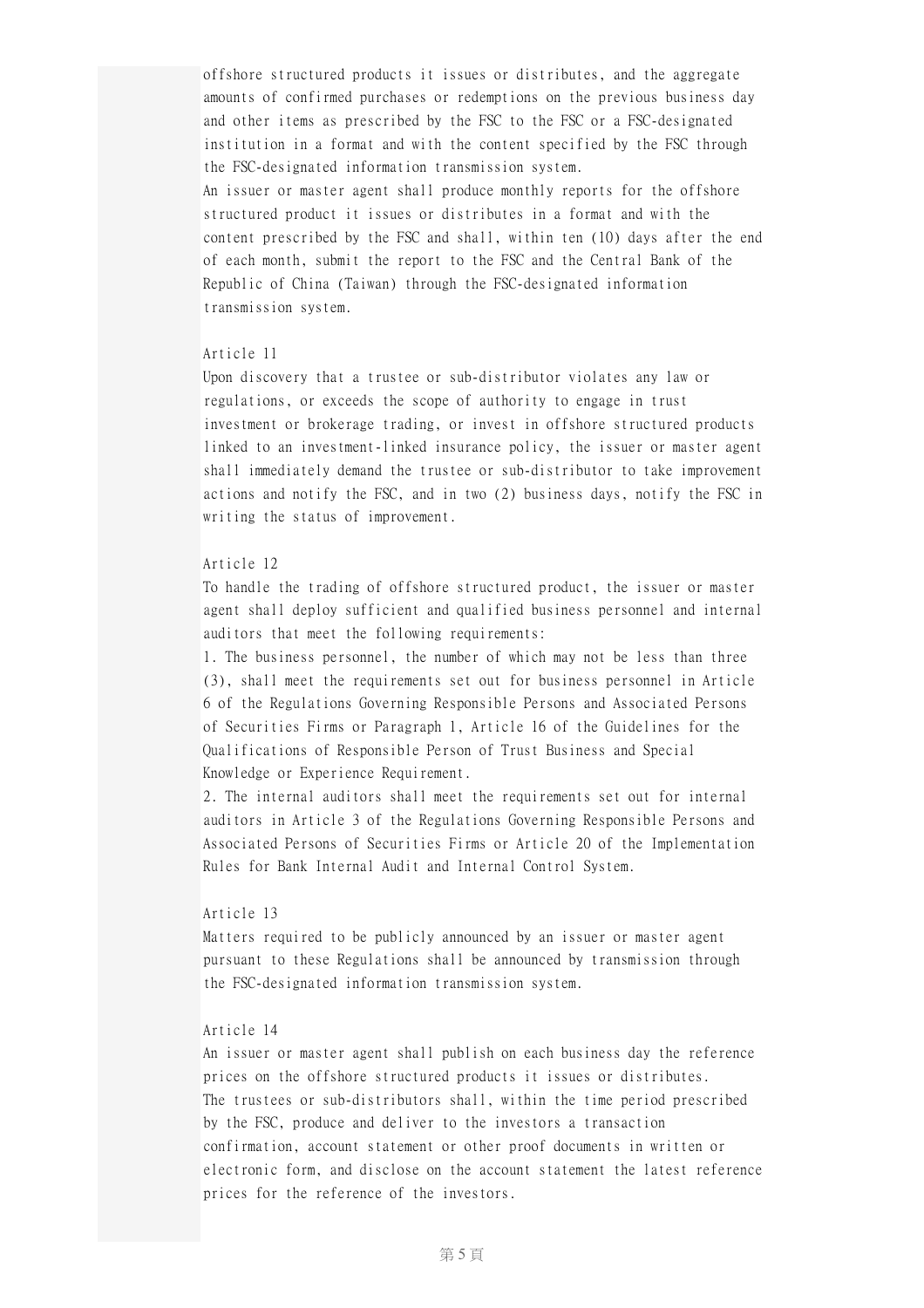Article 15

The issuers, master agents, trustees or sub-distributors shall not: 1. Issue or engage in trust investment of offshore structured products by means of fraud, coercion, or other improper means.

2. Enter into an agreement with the investors to share profits or losses from investment in offshore structured products.

3. Engage in any false or deceptive conduct or other conduct obviously inconsistent with facts or intended to mislead others.

4. Engage in any act contrary to the intent of the instructions of the investor or the investor's interests, without the consent of the investor. 5. Utilize an investor's funds against the investor's instructions.

6. Allow any third party to use the name of the issuer, master agent, trustee, sub-distributor, or their associated persons to engage in trust investment of offshore structured products, or appoint an unqualified associated person to engage in the trust investment of offshore structured products.

7. Violate any law or regulation or any code of conduct set by a selfregulatory institution when engaging in the advertising and business promotion of an offshore structured product.

8. Engage in any other activity that is prohibited by law or regulations or self-regulatory rules.

The remuneration system of a trustee or sub-distributor should give equitable consideration to the risk exposures of the investors, charge of fees and other factors, and shall not be based mainly on the amount of trust investment or sale.

## Article 16

The issuer, the master agent and the trustee or sub-distributor of an offshore structured product shall sign a joint written agreement among them. The preceding provision does not apply where the aforementioned parties belong to the same legal entity.

The agreement mentioned in the preceding paragraph shall contain the following clauses:

1. Information and assistance to be provided and responsibilities to be assumed by the offshore structured product issuing institution as requested by the master agent and the trustee or sub-distributor for compliance with applicable laws and regulations;

2. In case the offshore structured product has any of the following events, the issuer or master agent shall make public announcement and notify the trustee or sub-distributor within three days from the occurrence thereof, and the trustee or sub-distributor will forward the same information to the investors:

(1) The offshore structured product issuing institution becomes unable to continue to conduct relevant business due to dissolution, suspension of business, transfer of business, merger or acquisition, cessation of business, voidance or revocation of its permit under laws or regulations of the country where it is located, or other similar material event; (2) The long-term credit rating of the issuing institution or guarantor of offshore structured product or the issue rating of the offshore structured product is downgraded;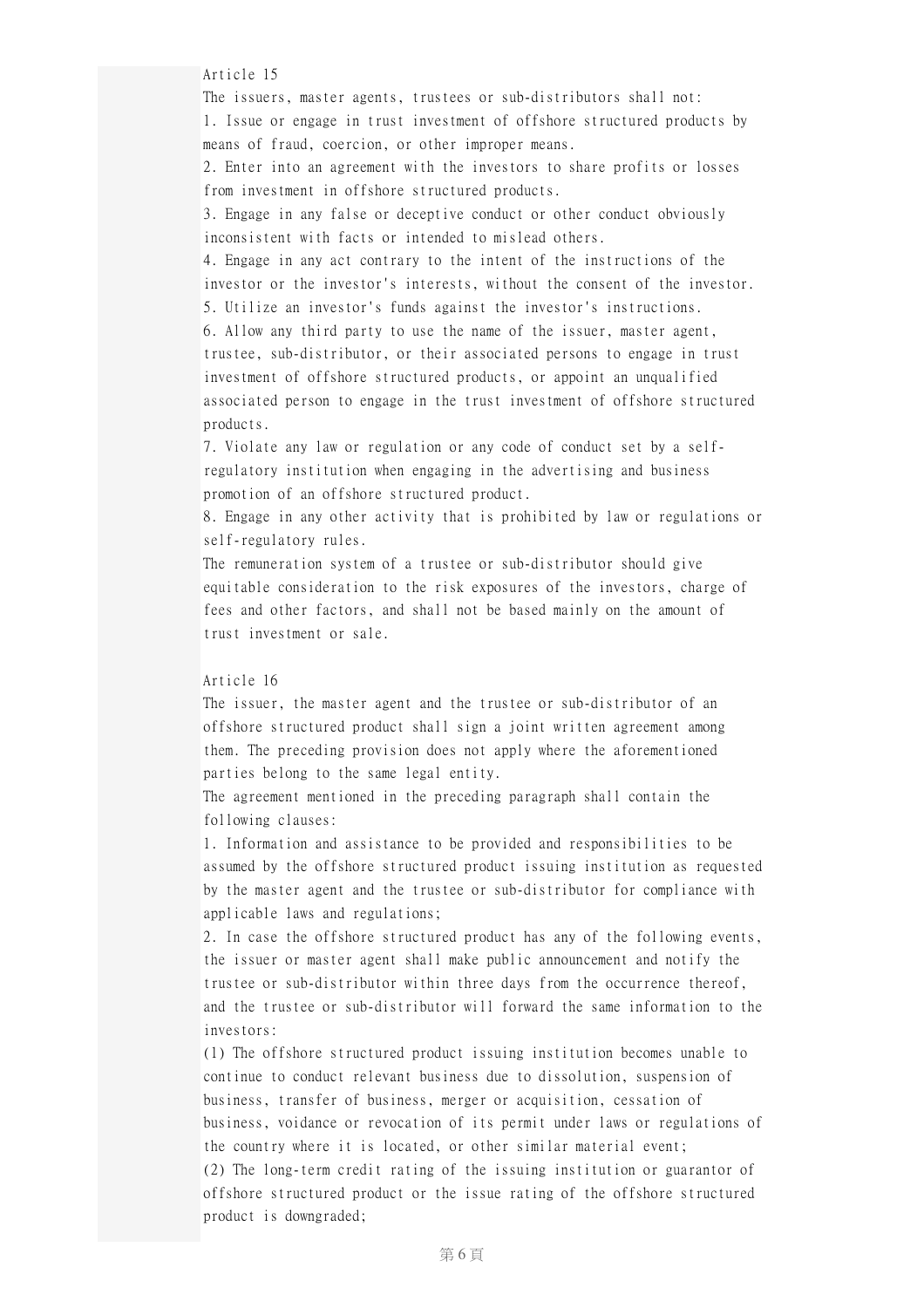(3) The offshore structured product that the issuer or master agent handles has a material event as specified in the agreement that materially affects investors' rights or interests; or

(4) Any other event materially affecting investors' rights or interests. 3. Where an issuer or master agent becomes unable to continue to issue or distribute an offshore structured product, it shall assist the investors in carrying out subsequent redemption of the offshore structured product or other relevant matters.

The clauses to be contained in the agreement mentioned in Paragraph 1 hereof will be drawn up by the TFSR in consultation with the trade association of the trustee or sub-distributor and reported to the FSC for reference.

Chapter 3 Review and Investment or Sale of Products Article 17

An offshore structured product must meet the following criteria and the documents provided in Subparagraphs 1 through 6 and Subparagraph 8 of Paragraph 1, Article 19 herein have been reviewed by the trustee or subdistributor in accordance with the rules set out by TFSR pursuant to Paragraph 1 of Article 20 herein before it can be offered to professional investors for trust investment, brokerage trade or linking to an investment-linked insurance product in the Republic of China: 1. The long-term credit rating of the issuing institution or the guarantor, or the issue rating of the offshore structured product is at a certain level or higher given by a credit rating agency approved or recognized by the FSC.

2. The product is not denominated in NTD.

3. The product is not linked to any of the following:

(1) NTD interest rate or exchange rate indices.

(2) Securities issued in Taiwan.

(3) Taiwan stock indices compiled by domestic and foreign institutions and relevant financial products. The preceding provision does not apply to indices compiled by the Taiwan Stock Exchange Corporation or the GreTai Securities Market in collaboration with a foreign institution and not using stocks listed in Taiwan as the main constituent stocks.

(4) Offshore funds not approved by or not effectively registered with the FSC for offering and sale in Taiwan, and offshore funds not privately placed in Taiwan in accordance with the provisions of the Regulations Governing Offshore Funds.

### Article 18

Before an offshore structured product can be offered to non-professional investors for trust investment, brokerage trade or linking to investmentlinked insurance policies in the Republic of China, the offshore structured product shall meet the following requirements and its issuer or master agent shall submit the application documents provided in Paragraph 1, Article 19 herein to the trade association of the trustee or subdistributor for review in accordance with the review procedure and method, review criteria, information disclosure requirement and relevant regulations set forth pursuant to Paragraph 1 and Paragraph 4 of Article 20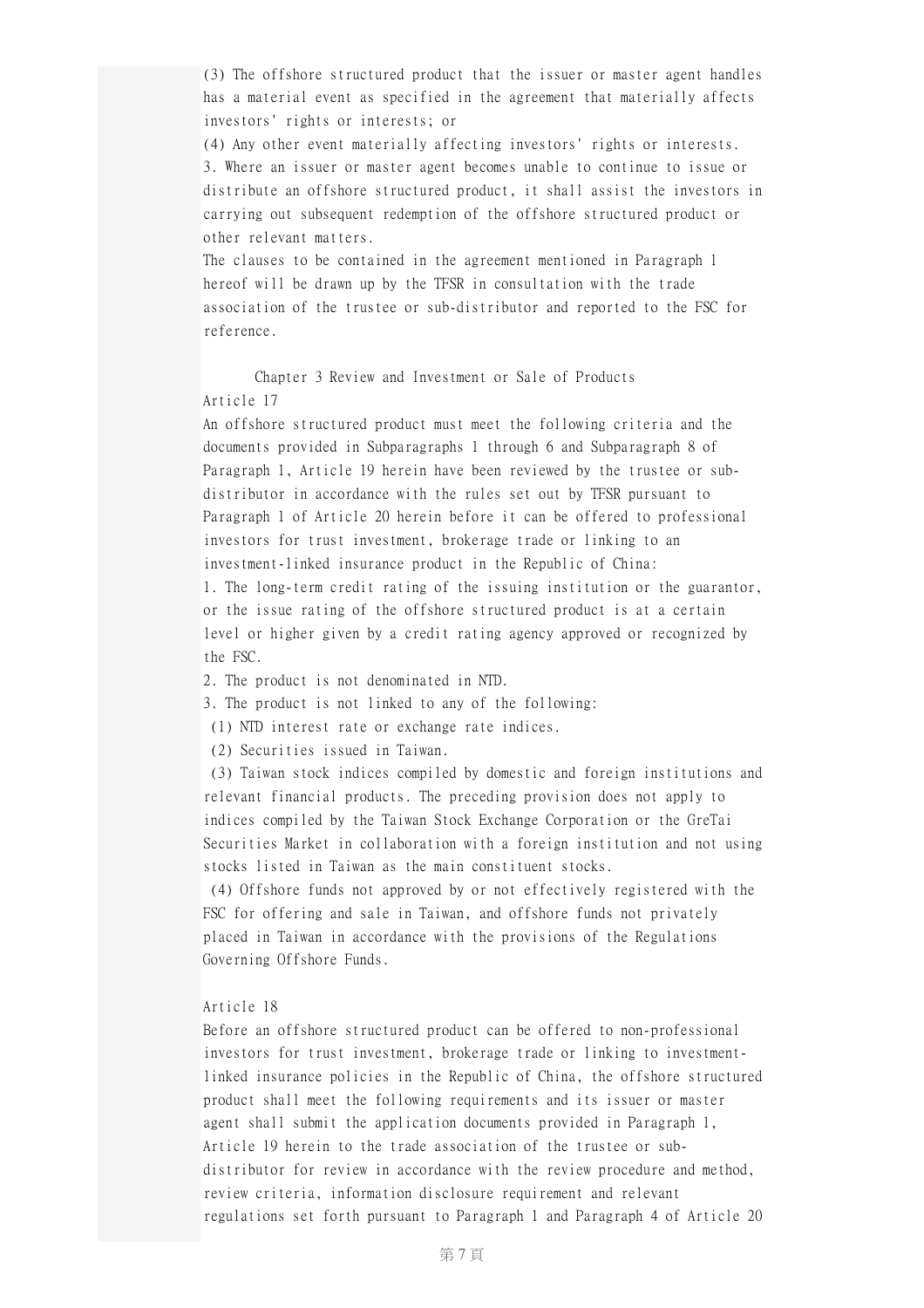herein, and subsequently, the trustee or sub-distributor shall review the application pursuant to Paragraph 1 and Paragraph 2 of Article 20 herein and sign an agreement with the issuer or master agent: 1. The long-term credit rating of the issuing institution or the guarantor, or the issue rating of the offshore structured product is at a certain level or higher given by a credit rating agency approved or recognized by the FSC. 2. The product shall be denominated in U. S. Dollars, British Pounds, Euros, Australian Dollars, New Zealand Dollars, Hong Kong Dollars, Singapore Dollars, Canadian Dollars or Japanese Yen. 3. The product shall not be linked to any of the following: (1) NTD interest rate or exchange rate indices. (2) Securities issued in Taiwan. (3) Securities issued overseas by a domestic enterprise. (4) Beneficiary certificates issued overseas by a domestic securities investment trust enterprise. (5) Taiwan stock indices compiled by domestic and foreign institutions and relevant financial products. The preceding provision does not apply to indices compiled by Taiwan Stock Exchange Corporation or GreTai Securities Market in collaboration with a foreign institution and not using stocks listed in Taiwan as the main constituent stocks. (6) Any of the following products or contracts that is associated with Mainland Area: a. Securities in the securities markets of Mainland Area. b. Securities issued or traded by a government, enterprise or institution in Mainland Area. c. Stock indices and stock index futures in Mainland Area. d. Bonds or interest rate indexes related to a money market in Mainland Area. e. RMB exchange rate indices. f. Other products falling under the Act Governing Relations between Peoples of the Taiwan Area and the Mainland Area and related regulations prescribed under the Act. (7) Offshore funds not approved by or not effectively registered with the FSC for offering and sale in Taiwan. (8) Privately placed offshore securities. (9) The underlying assets of derivatives other than equities, interest rates, exchange rates, funds, exchange-traded funds (ETF), indices, commodities and related indices. However in the case of ETFs, it is limited to ETFs listed and traded on securities markets approved by the FSC that invest mainly in stocks and bonds and do not have leveraging or shortselling effect. 4. Close-ended structure products: (1) The principal guaranteed rate at maturity shall be at least 100% of the principal in the denominated currency. (2) The product shall not have target-redemption design, nor contain

options for early redemption by the issuing institution.

5. The dynamic principal guaranteed rate of the open-ended structured products shall be at least 80% of the principal in the denominated currency.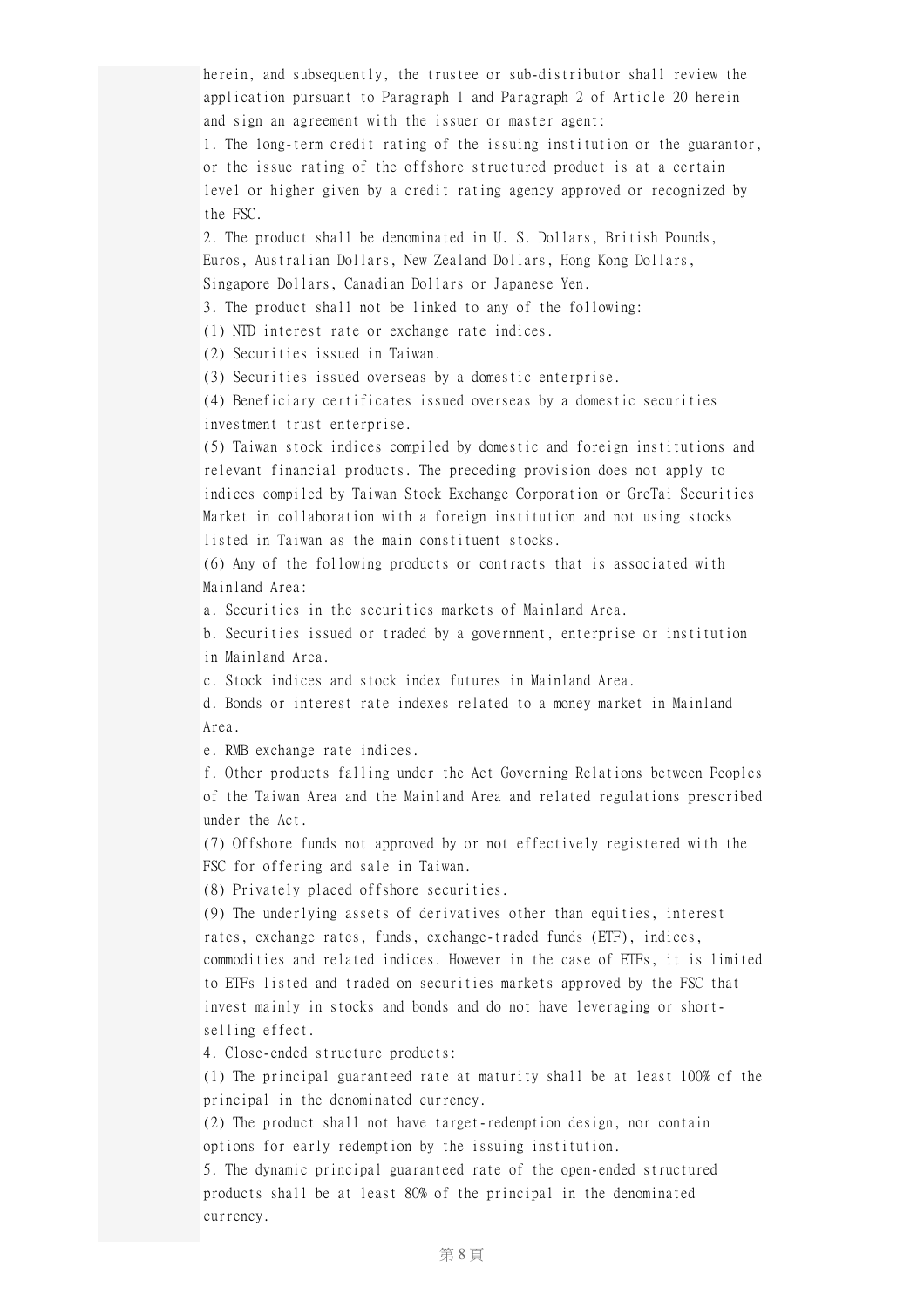Article 19

Where an offshore structured product is not targeted specifically to professional investors for trust investment or sales, its issuer or master agent shall submit the following documents to the trade association of the trustee or sub-distributor for review, and shall in two (2) business days after receiving the approval notice, report to the FSC for reference: 1. A specimen of agreement signed between the issuer or master agent and the trustee or sub-distributor pursuant to Paragraph 1 of Article 16 herein;

2. Documents evidencing that the issuer or master agent has posted operating bond as required according to Article 7 herein;

3. The investor brochure and prospectus, both in Chinese version, of the offshore structured product;

4. A written statement from the offshore structured product issuing institution that it will, at the request of the FSC, provide account books and records related to the purchase and redemption of the offshore structured product, and information related to the rights and interests of investors to the FSC for review;

5. The latest CPA-audited financial report of the offshore structured product issuing institution and its Chinese translation, and a statement that the Chinese translation is the same as the original version; 6. A document evidencing compliance with the credit rating requirement under these Regulations and a statement of regulatory compliance; 7. An opinion letter from an attorney stating that investor protection at the registration places of the offshore structured product-issuing institution and the product are comparable to that offered in Taiwan; and 8. Other documents required by the FSC.

The Life Insurance Association of the Republic of China (LIA-ROC) may entrust another institution, subject to the consent of the FSC, to conduct the review of offshore structured products sold by insurance companies as specified in the preceding paragraph and file the information with the FSC in accordance with Paragraph 5 hereof.

The FSC may order the trust investment in or sale of all or part of a reviewed offshore structured product specified in the preceding two paragraphs to stop if the FSC discovered any of the following situations:

1. It disrupts market order;

2. It damages the rights or interests of customers;

3. It endangers the business and financial health of the financial service firms; or

4. Other situations that violate law or regulations.

Where an offshore structured product is offered to professional investors only, the trustee or sub-distributor shall conduct review of documents specified in all subparagraphs other than Subparagraph 7 of Paragraph 1 hereof by itself before commencing the trust investment or sales activities. 5. However, regarding the latest CPA-audited financial report of the offshore structured product issuing institution and its Chinese translation as required under Subparagraph 5 of Paragraph 1 hereof, the said Chinese translation may be replaced by a summary Chinese translation covering the CPA's audit opinion, balance sheet, income statement,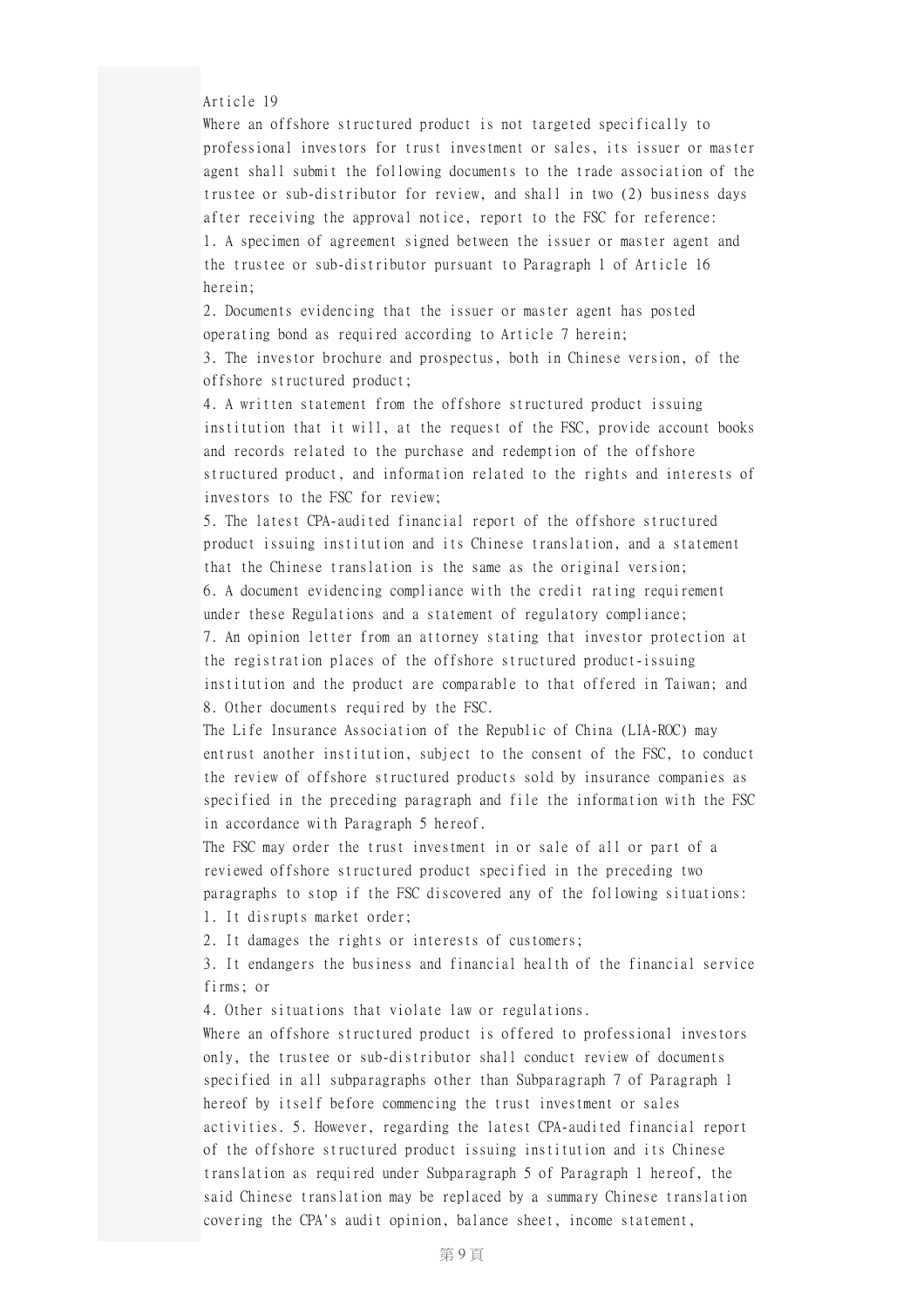statement of changes in owners' equity, cash flow statements and those footnotes involving material information.

The trade association of the trustee or sub-distributor mentioned in Paragraph 1 hereof shall, before the tenth of each month, compile the information on the number of products that passed the review in the previous month and relevant information and forward the same to the FSC and the Central Bank of the Republic of China (Taiwan).

In event that the Chinese investor brochure of Subparagraph 3 of Paragraph 1 or the prospectus of Paragraph 4 is not translated faithfully, the construction of any provisions that are in doubt shall be made in favor of the investor.

## Article 20

The TFSR, in consultation with the trade association of the trustee or subdistributor, will prescribe the review procedure and method, review criteria, review periods, review fees, handling of objections, information disclosure and other rules and submit it to the FSC for approval; the preceding provision applies to subsequent amendments of these rules. For the review of offshore structured products, a trustee or subdistributor shall set up a product review team composed of at least the following personnel:

- 1. One independent director or two directors;
- 2. Finance officer;
- 3. Legal and compliance officer; and
- 4. Risk management officer.

Where the trustee or sub-distributor does not have directors, its responsible person in the Republic of China shall act as the member of the product review team specified in Subparagraph 1 of the preceding paragraph. To conduct the review specified in Paragraph 1 of the preceding article, the trade association of the trustee or sub-distributor may separately or jointly with other trade associations, set up a product review team composed of at least two experts/scholars in each field of finance, law and risk management.

#### Article 21

The issuer or master agent of an offshore structured product that is not targeted specifically to professional investors for trust investment or sales, shall, after passing the review of the trade association of the trustee or sub-distributor, make public announcement two (2) business days before offering it for trust investment, brokerage sale, or investmentlinked insurance policies.

The public announcement under the preceding paragraph shall contain the following particulars:

- 1. Date and reference number of the approval by the trade association;
- 2. Name, telephone number, and address of the issuer or master agent;
- 3. Name, telephone number, and address of the trustee or sub-distributor;

4. Name and type of the offshore structured product;

5. Commencement date for accepting purchase and redemption orders, and the cut-off time for accepting purchase and redemption orders on each business day, of the offshore structured product;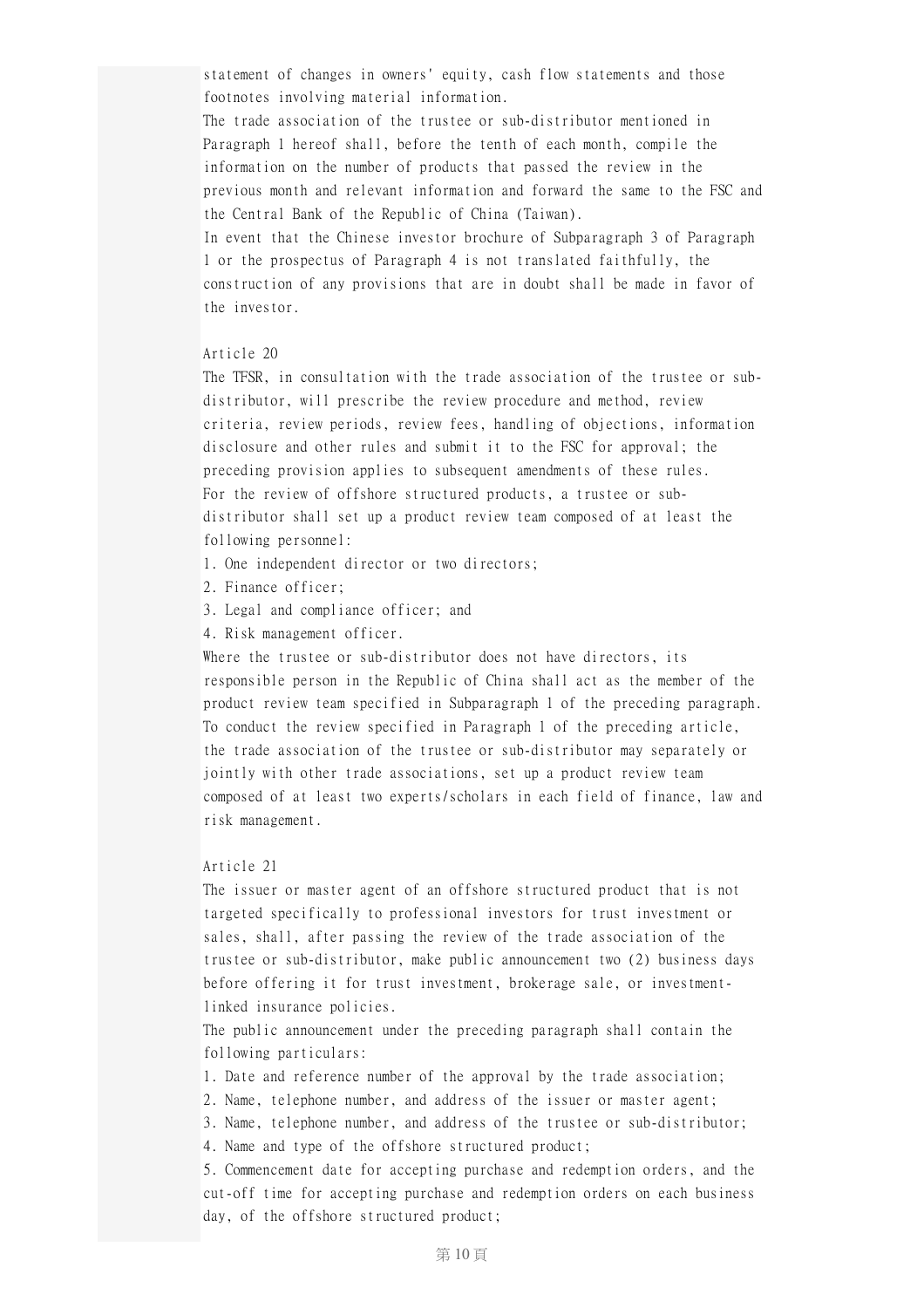6. A chart showing fees to be borne by investors and the amount thereof or calculation basis therefor;

7. Minimum subscription amount;

8. Calculation of the subscription amount;

9. Procedures for subscription and methods of payment;

10. Chinese version of prospectus and investor brochure, and the method of

distribution or locations at where they are available;

11. Warnings about investment risk of the product;

12. Methods by which the issuer or master agent will assist in protecting the rights and interests of investors;

13. Information on the dividends of the offshore structured product;

14. Trading terms and conditions comparable to those in other countries as provided in Article 5 herein;

15. Matters required of disclosure by the TFSR; and

16. Other disclosures required for the purpose of protecting the public interest and investors.

Where matters to be contained in the aforementioned public announcement are otherwise set out by the trustee or sub-distributor, the issuer or master agent may indicate therein that investors may contact the trustee or subdistributor.

Changes to the information contained in the public announcement mentioned in the preceding two paragraphs shall be updated in two (2) business days after occurrence.

## Article 22

A trustee or sub-distributor shall observe the following when engaging in trust investment or brokerage trading involving offshore structured products or investing in such products for investment-linked insurance policies:

1. The trustee or sub-distributor shall determine whether the investor is a professional or non-professional investor:

(1) The trustee or sub-distributor shall make an overall evaluation of the risk bearing capacity of non-professional investors based on their age, knowledge, investment experience, financial condition, trading purpose, and understanding of the product, classify non-professional investors into at least three risk categories, and ask such investors to give a signature as confirmation that he/she understands the risks involved.

(2) With the exception of professional institutional investors, a professional investor may apply to the trustee or sub-distributor to change his or her status to non-professional investors. Non-professional investors that do not meet the criteria set forth in Article 3 herein may not apply to change their status to professional investor.

2. The review of an offshore structured product by the product review team set up by a trustee or sub-distributor shall cover at least the following matters:

(1) Evaluation and confirmation of the legality of the offshore structured product, the reasonableness of investment assumptions and risk return, the appropriateness of the investment mandate, and whether there are conflicts of interest involved;

(2) Comprehensive evaluation of the features of the structured product,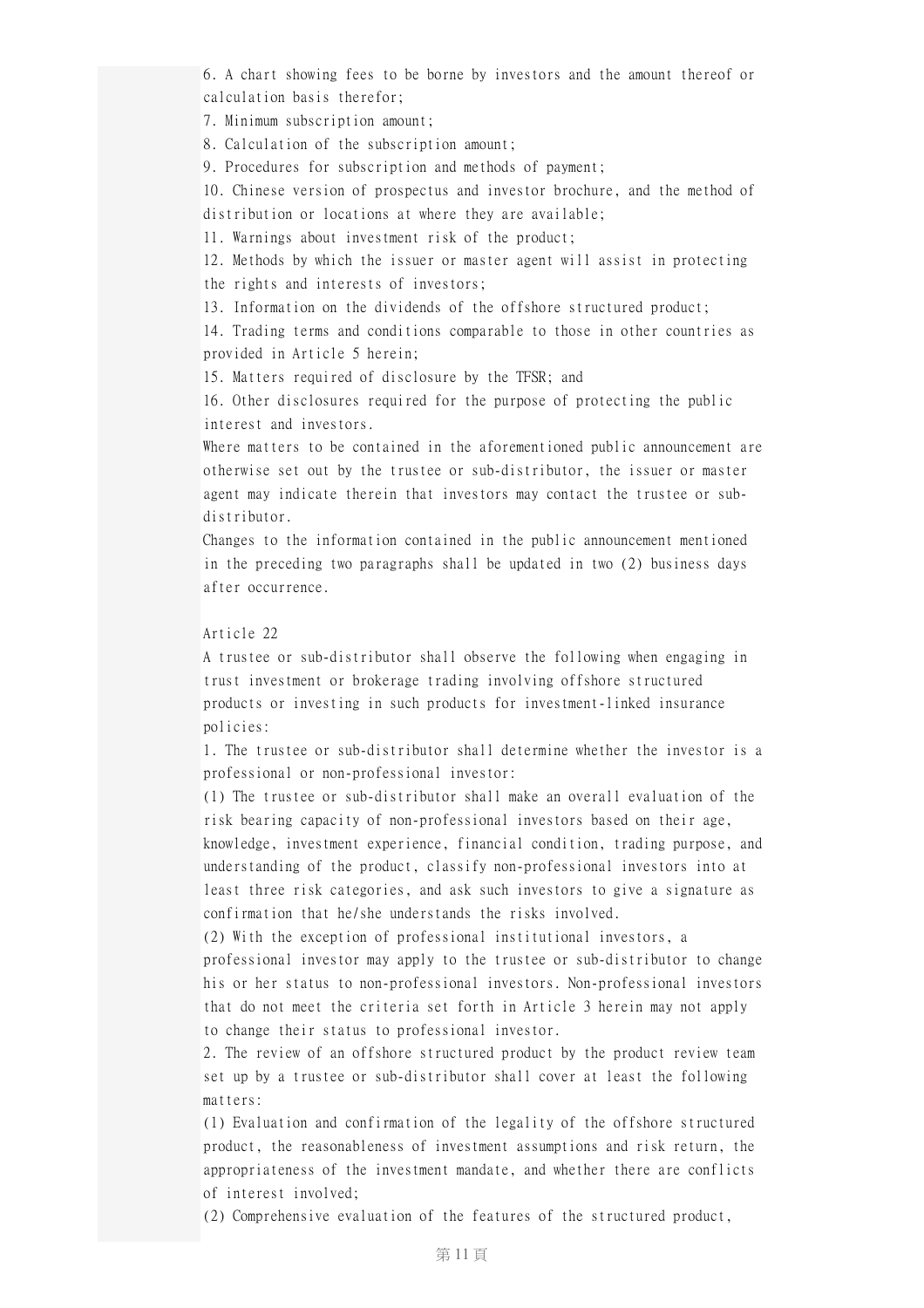risk and probability of loss on principal, liquidity, complexity of product structure, and term to maturity; there should be at least three risk levels for structured products;

(3) Evaluation and confirmation of the information and marketing materials on the offshore structured product to be provided to the investors, and the accuracy and comprehensiveness of information disclosure; and (4) Confirmation of whether the investment in the offshore structured

products is limited to professional investors.

3. A trustee or sub-distributor shall carry out the following marketing control procedures:

(1) The trustee or sub-distributor shall, based on the results of review as described in the preceding subparagraphs, use bold font in the Chinese version of investor brochure and prospectus of the offshore structured product to highlight the risk level of the product and whether the product is for investment by professional investors only. A trustee or subdistributor shall not accept requests from non-professional investors to invest in offshore structured products beyond their suitability levels or in products offered to professional investors only.

(2) A trustee or sub-distributor shall fulfill its obligation to inform before making trust investment or brokerage trades in offshore structured products, or investing in such products linked to investment-linked insurance policies, and shall allow at least seven (7) days for nonprofessional investors and at least three (3) days for professional investors to review the related contracts of offshore structured product, except where a professional investor provides a signed statement that he or she has carefully reviewed the product. The preceding provision does not apply to investment-linked insurance policies whose applicants have the right to cancel the policy without penalty within a set time period according to the policy terms and conditions.

(3) A trust enterprise or securities firm that engages in trust investment or brokerage trade of offshore structured product shall read to the investors the important points in the investor brochure of the product and save the tape recording of the process. However, the foregoing information may be delivered to a professional investor in written or video format or video media instead.

(4) An insurance company that sells investment-linked insurance policies linked to offshore structured products shall, before the expiration of the agreed free-look period, conduct phone visit for each and every case to make sure the solicitor has fully informed the client of the risks, fees and suitability of such investment-linked policy and that the client understands associated risks. The insurance company shall save the tape recording of such visits. Where the client could not be reached by phone or decline the phone visit, the insurance company shall send a registered letter to remind the client of associated risks.

Where a trustee or sub-distributor engages in trust investment or brokerage sale involving offshore structured products or invest in offshore structured products for investment-linked insurance policies, the restriction in Item 1, Subparagraph 3 of the preceding paragraph does not apply to professional investors.

The composition and operation of the product review team mentioned in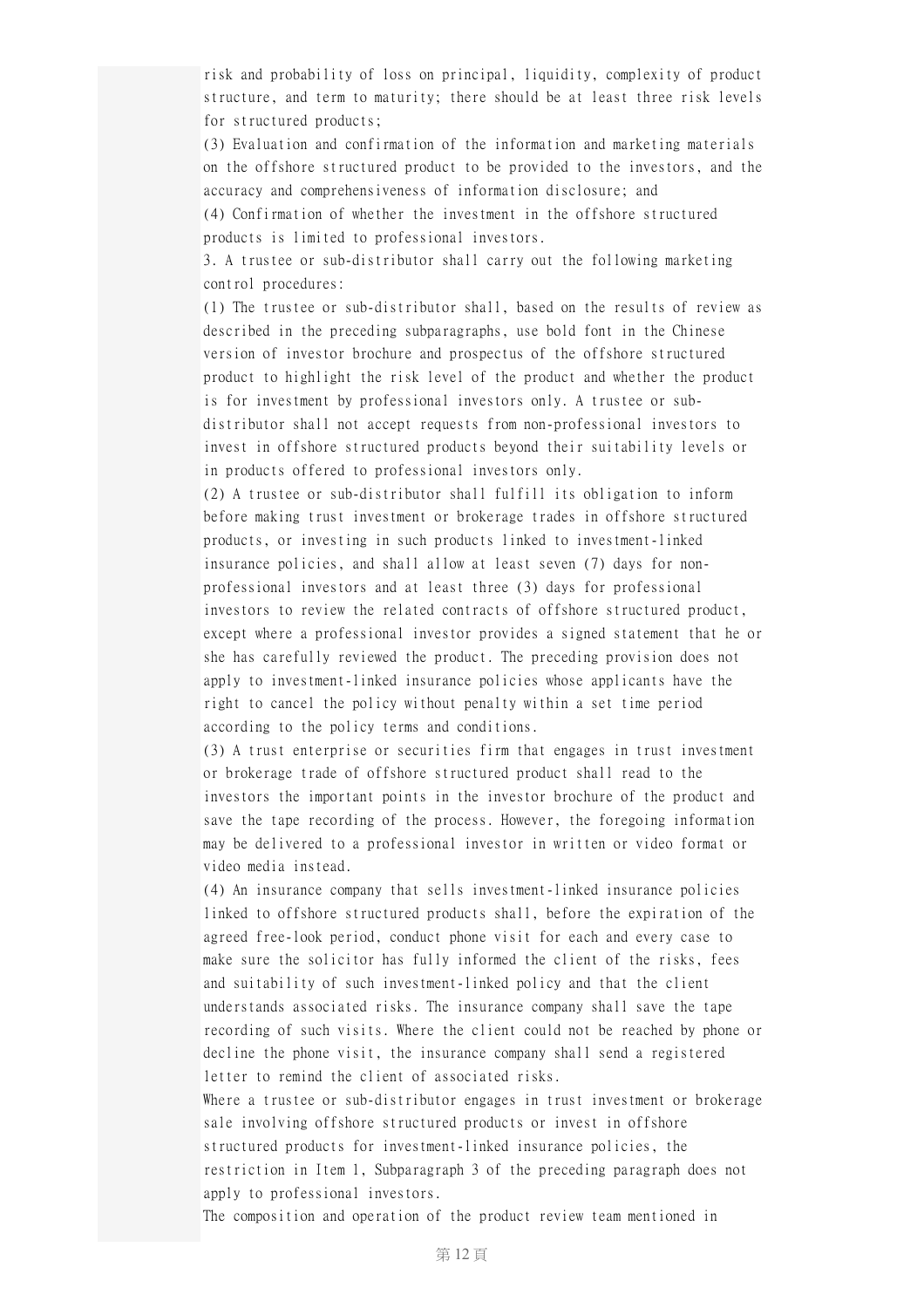Subparagraph 2 of Paragraph 1 hereof shall follow the provisions in Paragraphs 2 and 3 of Article 20 hereof, applicable regulations, and the self-regulatory rules set forth by the trade association of the trustee or sub-distributor.

A trustee or sub-distributor shall include the matters mentioned in Paragraph 1 hereof as internal control and internal audit items and conduct regular audit and special audit according to the Regulations Governing the Implementation of Internal Control and Audit Systems for the industry.

#### Article 23

A trustee or sub-distributor shall explain the following matters to the investors before engaging in trust investment or brokerage trade involving offshore structured products or investing in such products for investmentlinked insurance policies:

1. Investing in the offshore structured product could result in loss of principal or loss exceeding the original principal due to change in interest rates, exchange rates, the market price of securities or other indexes.

2. Investing in the offshore structured product could result in loss of principal or loss exceeding the original principal due to changes in the business or financial condition of the issuing institution or others. 3. Investing in the offshore structured product could result in loss of principal or loss exceeding the original principal due to other material events that are deemed sufficient to affect the judgment of investors by the FSC.

The trustee or sub-distributor shall also make explanation if the offshore structured product involved in trust investment or brokerage trade, or linked to an investment-linked insurance policy has a time period for the exercise and termination of contract rights and restriction on the validity of rights.

A trustee or sub-distributor that engages in trust investment or brokerage trade involving offshore structured products or invests in such products for investment-linked insurance policies as provided in Paragraph 1 hereof shall fully disclose to and explicitly inform the investors of fees and methods of collection, the trading structure of investing in offshore structured products and possible risks, including the amount of maximum loss.

Unless otherwise provided by law or regulations, the disclosure of information and matters of compliance mentioned in the preceding paragraph shall be undertaken in accordance with the self-regulatory rules set forth by respective trade association.

# Article 24

When making a recommendation, or providing information and marketing materials on an offshore structured product, an issuer, master agent, trustee, or sub-distributor shall not engage in any of the following behaviors :

1. Using the fact of an offshore structured product having received the approval of the trade association as substantiation of any matter in connection with the application or in a statement or recommendation